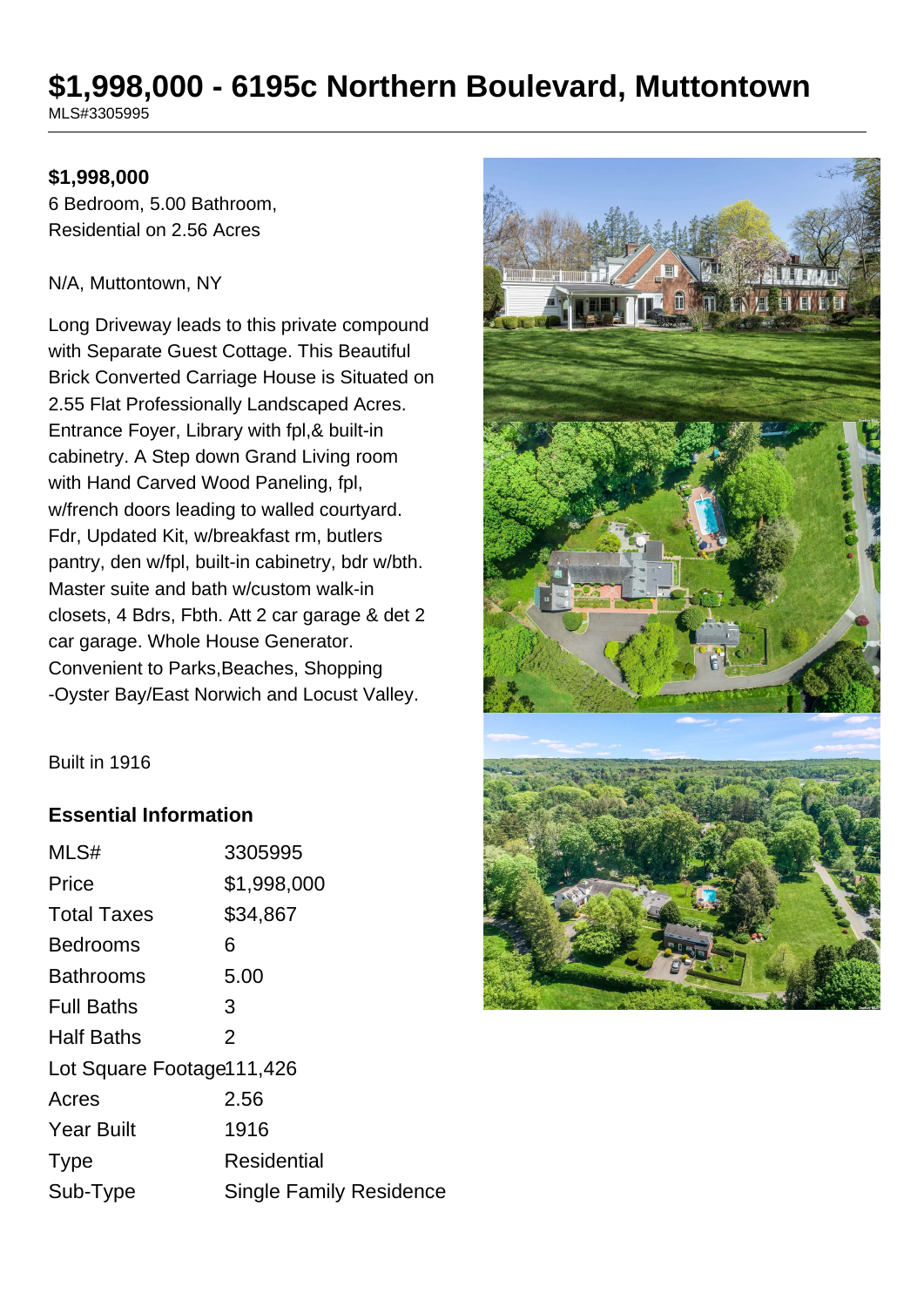| <b>Style</b>  | <b>Carriage House</b> |
|---------------|-----------------------|
| <b>Status</b> | Pending               |

# **Community Information**

| Address      | 6195C Northern Boulevard |
|--------------|--------------------------|
| Subdivision  | N/A                      |
| City         | <b>Muttontown</b>        |
| County       | Nassau                   |
| <b>State</b> | <b>NY</b>                |
| Zip Code     | 11732                    |

# **Amenities**

| <b>Features</b> | Near Public Transit, Cul-De-Sec, Private                                                 |
|-----------------|------------------------------------------------------------------------------------------|
| Parking         | Private, Attached, 2 Car Attached, Detached, 2 Car Detached, Carport,<br>Driveway        |
| # of Garages    | 4                                                                                        |
| Garages         | Private, Attached, 2 Car Attached, Detached, 2 Car Detached, Carport,<br><b>Driveway</b> |
| View            | Other                                                                                    |
| Has Pool        | Yes                                                                                      |
| Pool            | Inground Pool                                                                            |

# **Interior**

| <b>Interior</b>          | Hardwood                                                                                                                                                                                        |  |
|--------------------------|-------------------------------------------------------------------------------------------------------------------------------------------------------------------------------------------------|--|
| <b>Interior Features</b> | 1st Floor Bedrm, Den/Family Room, Eat-in Kitchen, Formal Dining<br>Room, Entrance Foyer, Granite Counters, Guest Quarters, Home Office,<br>Master Bath, Powder Room, Walk-In Closet(s), Wet Bar |  |
| Appliances               | Dishwasher, Dryer, Oven, Refrigerator, Washer                                                                                                                                                   |  |
| Heating                  | Oil, Hot Water                                                                                                                                                                                  |  |
| Cooling                  | Ductless, Wall Unit(s)                                                                                                                                                                          |  |
| Fireplace                | <b>Yes</b>                                                                                                                                                                                      |  |
| # of Fireplaces          | 3                                                                                                                                                                                               |  |
| <b>Has Basement</b>      | <b>Yes</b>                                                                                                                                                                                      |  |
| <b>Basement</b>          | <b>Partial, Partially Finished</b>                                                                                                                                                              |  |
| <b>Exterior</b>          |                                                                                                                                                                                                 |  |
| <b>Exterior</b>          | <b>Brick</b>                                                                                                                                                                                    |  |

|                 | Exterior Features Sprinkler Lawn System  |
|-----------------|------------------------------------------|
| Lot Description | Near Public Transit, Cul-De-Sec, Private |